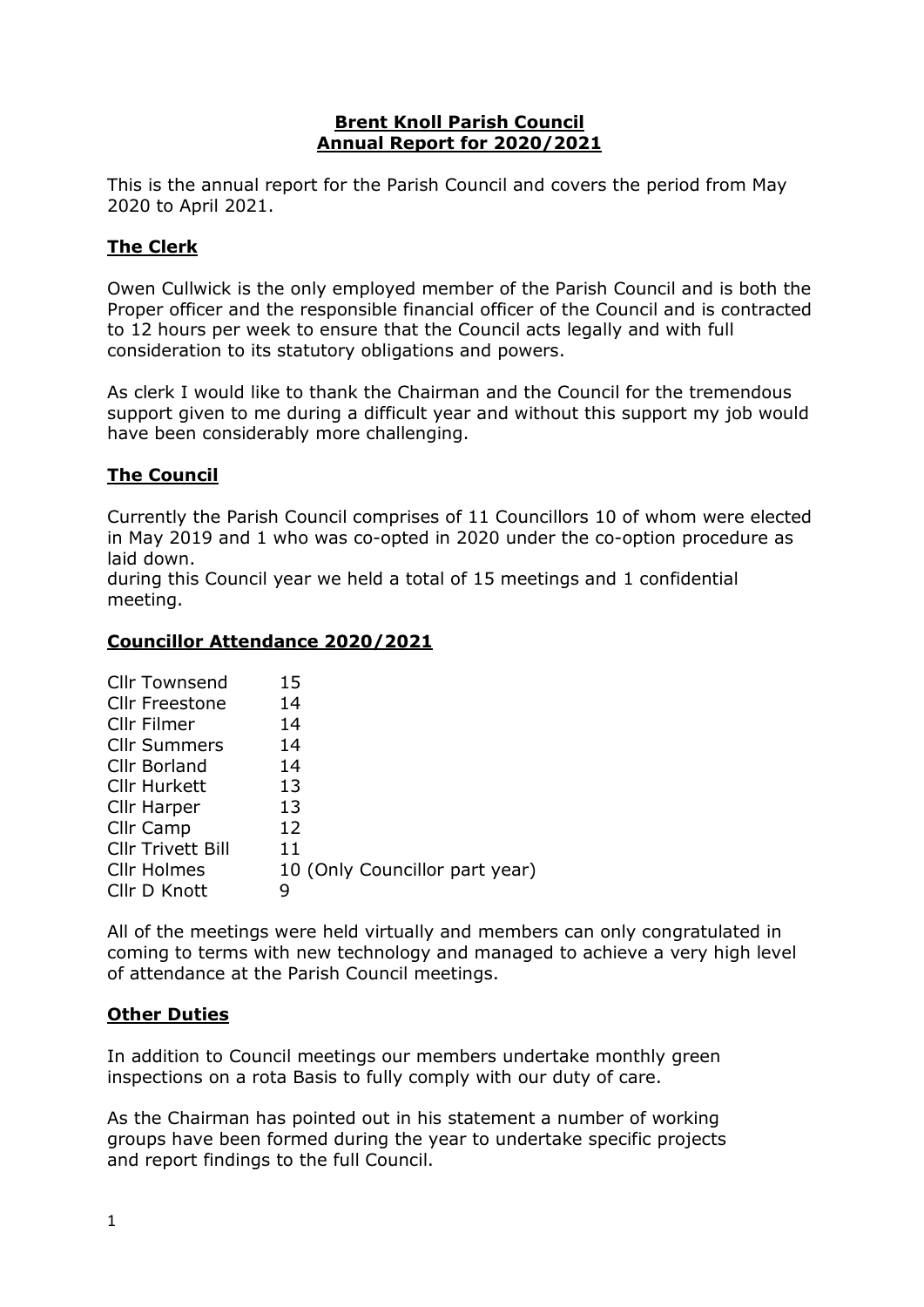## The Chairman's Report

We are now half way through our elected four year term as councillors of Brent Knoll Parish Council.

I firstly must acknowledge the work of our Clerk ,Owen Cullwick, and thank him ,on behalf of all councillors, for his support and professional manner that he continuously provides to the council.

The last two years have seen the completion of the development at 2 Brent Street and the commencement of the development at Station Road. It is pleasing to see that young families, who either work in the village, or who have family ties within the village have taken advantage of these new properties.

Notwithstanding that we are a small village your councillors are constantly seeking to manage the assets of the village, these include footpaths and enhancements, roads, hedges, landscaping , the village green (new perimeter fencing), St Michael's Church grounds and communal areas. I must thank the Nuttall Trust who have provided grants over the last two years so that we can update our picnic benches with more sustainable furniture. It is pleasing to note the popularity of our play area with young children and their families.

The difficult past year has seen a major change in the way we hold our council meetings. I am pleased to report that all councilors have taken an active role in participating in virtual meetings by way of zoom. This has enabled us to ensure planning applications are dealt with in time and all councillors are kept up to date with current matters. We have carried out improvements to the village website. and increased our level of communication in particular through "NEXT Door" and Burnham on Sea.com. All our meetings can now be viewed "on line" please refer to www.brentknollvillage.co.uk and select "Council". This is a good opportunity for all residents to see their councillors in action. We hope to return to our normal "face to face" meetings mid May 2021 and ,soon after, the reinstatement of parish surgeries.

Our use of working groups to develop projects is proving to be the most efficient way of carrying out our work. Ongoing projects include the purchase of a new speed indicator device which we hope will soon be operational. The new unit will be capable of providing accurate data of traffic speeds to enable your council to report directly to the Sedgemoor North West Beat Team. Most important is the future support for the Brent Knoll Community Shop. The working group of the council are in active consultation with the Shop steering committee. Formal presentations, by both parties, will be made to the full council in May.

Being a Parish Councillor provides an opportunity for anyone to become involved in their community and provides a platform to make a difference. To all those who would like to consider standing for election in two years now is the time to get involved and find out more. You can find contact details in the Brent Knoll News or online at the village website. Alternatively please contact any of our councillors or our clerk directly.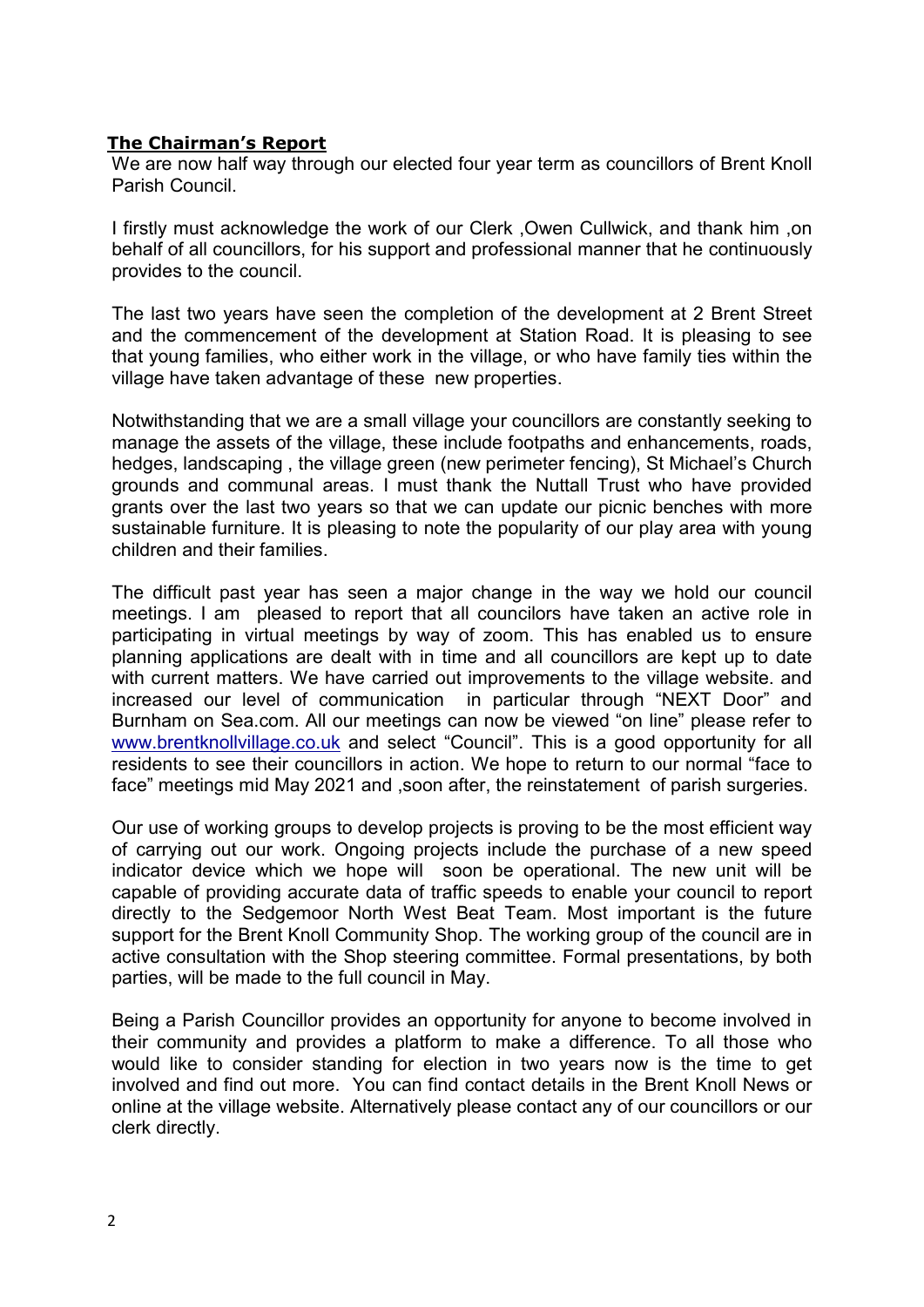# Planning Applications 2020/2021

During the year the Parish Council consulted on 25 Planning applications which is largely in line with a typical year The Planning team are Cllr Hurkett, Cllr Summers and Cllr Holmes. All planning matters were submitted to the District Council within the required dates.

## Reporting to the Council

During the year we received monthly reports from the following and these were forwarded to all members of the Parish Council

| <b>GB Sports</b>       | Playground Inspection.                                       |
|------------------------|--------------------------------------------------------------|
| <b>Police Activity</b> | Regular updates on local issues.                             |
| Speedwatch             | Two regular groups now formed in Burton Row and Ham<br>Road. |
| Claire Faun            | All regular Sedgemoor reporting                              |

## **Contractors**

Our Village contract was undertaken by JP Mayo and covered all of the areas under the Council's responsibility including Verges, the Green we continued to offer support with the churchyard maintenance.

We also used specialist contractors to replace the fencing on the village green in 2020 which has made a vast improvement to the aesthetics and security on the village green.

## Finance

The Accounting statements this year are as in previous years prepared on a Receipts and Payments basis and are presented from the excel spreadsheet accounting process used in all previous years. The accounts run from April  $1^{st}$  2020 to March  $31^{st}$  2021 and cover all actual expenditure of the Parish Council

#### Summary of Accounts

The Parish Council commenced the year with a budget set in December 2019 approved by the Parish Council of £35,195.00 of expenditure and an actual

Spending total of £35,906.18. This is remarkable given the circumstances that developed in this accounting year a difference of just  $£693.00$ .

On the Income side of the accounts the Council set a precept of £33,000.00 in December of 2019 and together with Community Infrastructure Levy payments of £14357.73 and the Covid grant of £10,000.00 the Council received total receipts of £61,590.98 which also includes year 4 of 5 Solar farm grant of £2000.00 and Vat reclaim of £1733.25. There was also the gratefully received £500.00 from Nuttall Trust towards the cost of a new Bench.